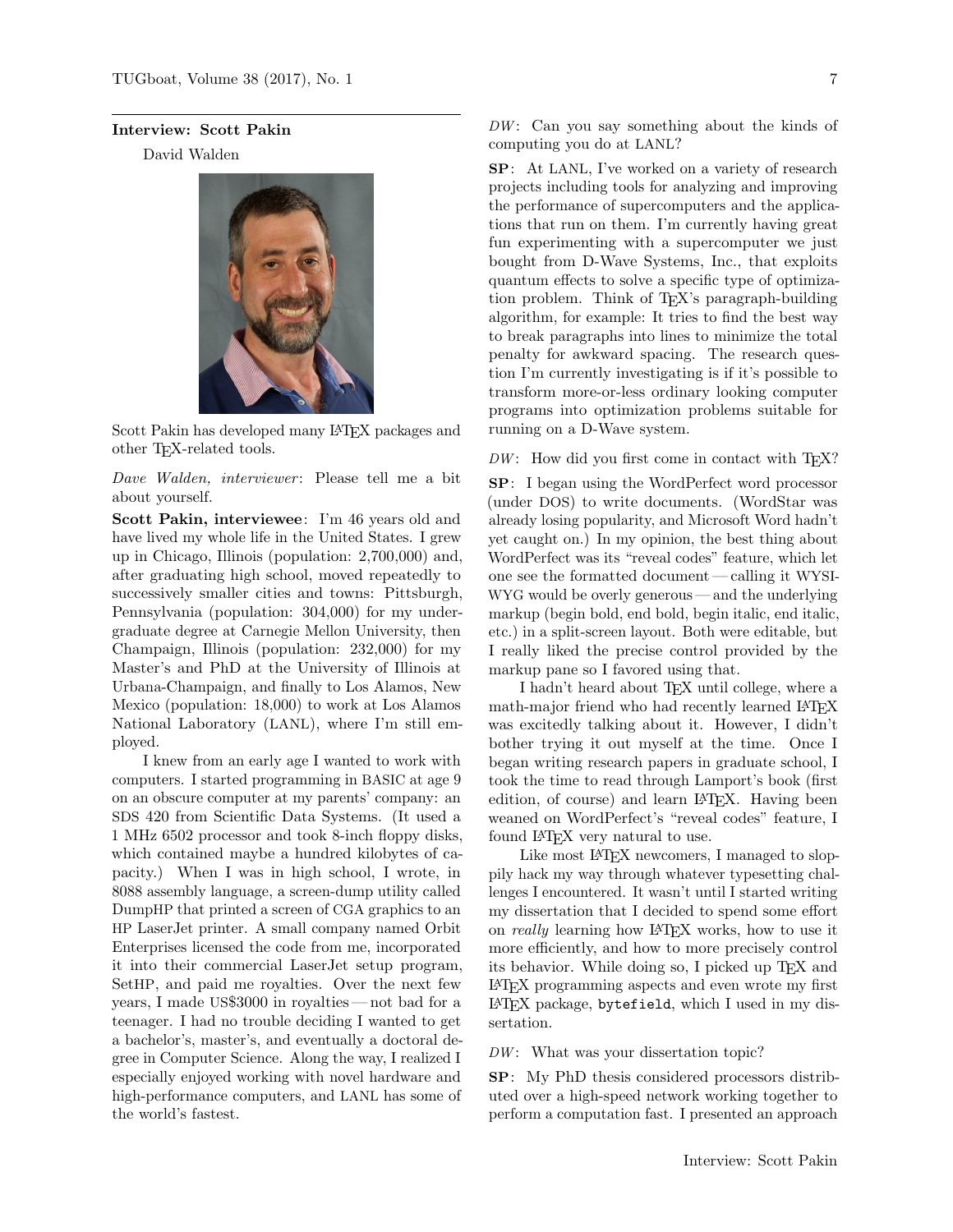conflicting elements in the same document. The symbol list, which tabulates a vast number of symbols that LATEX documents can typeset, started with relatively few packages — base LATEX, AMS, St Mary's Road, wasy— so it began being reasonably manageable. However, each new symbol package that gets added brings a new source of woe. Perhaps the biggest headache is that TEX has a hard-wired limit of 16 math alphabets. I typically have to access math fonts as if they were text fonts in order not to overflow that limit. Even worse, I've recently been

for robustly synchronizing large numbers of such processors such that a few laggards don't necessarily slow everyone else down.

 $DW:$  You have a bunch of useful tools at CTAN<sup>1</sup>. Trying to grasp what is there, I can divide them into several categories: LATEX packages; LATEX metathings (e.g., ctanify, dtxtut, bundledoc); Post-Script, EPS, and PDF related tools; tools for moving fonts into the TEX world (including some Metafont aspects), and combining TEX with other languages (Perl and Python). On your own website<sup>2</sup> you categorize things as packages, script, and documents. What motivated you to create all these different tools?

SP: Most of my LATEX packages and programs were written to satisfy some typesetting need I had. Then, figuring that others might have the same need, I polished the code, documented it, and released it to CTAN.

It's always interesting to see which packages and programs have really caught on, and which quickly faded into obscurity. In fact, even I get surprised when I look over my list of CTAN contributions and find things I haven't used in years and barely even remember writing. From what I can tell, my savetrees package, which tries to squeeze a document into as few pages as possible, is wildly popular with researchers trying to stay within a mandated page limit for publication; and attachfile, which facilitates embedding arbitrary files within a document, and hyperxmp, which lets one include a large amount of metadata in a document, also seem to get a fair amount of attention. On the other hand, spverbatim, which enables verbatim text to wrap at spaces; listliketab, which typesets lists that arrange data in columns; and the newcommand script, which generates \newcommand templates for macros with complex juxtapositions of required and optional arguments, apparently get little or no use. Heck, I don't think anyone has ever used dashrule, which draws dashed horizontal lines.

 $DW:$  You may be too pessimistic about dashrule; it's recommended at http://tex.stackexchange. com/a/125503 and is mentioned in many other places on that website.

 $DW:$  Both the Visual LAT<sub>F</sub>X FAQ and the Comprehensive LAT<sub>EX</sub> symbol list seem like they must have been enormous efforts. How have you gone about creating each of these?

SP: Indeed, the Visual LAT<sub>EX</sub> FAQ required quite a bit of effort to create, and the Comprehensive L<sup>A</sup>T<sub>E</sub>X Symbol List required substantially more. In both cases, one big challenge was to incorporate mutually

encountering newer symbol packages that require  $LualAT$ <sub>EX</sub> or  $X$ <sup> $H$ </sup> $F$ <sub>EX</sub>, while some older packages break when using those T<sub>E</sub>X engines. Each new release of some symbol package seems to introduce a new conflict with some other package. As a result, the symbol list has become almost completely unmaintainable. I've begun work on a complete rewrite that should be robust to those issues, but that effort is slow-going and is still many years away from being usable.  $DW:$  Please tell me your thoughts on the overall TEX infrastructure and whether you think it can be made better given practical limitations. SP: T<sub>EX</sub> and L<sup>AT</sup>EX have a thriving infrastructure in terms of the sheer number of readily available LATEX packages and the great strides being made in recent years enhancing the underlying TEX engine with improved support for system fonts and improved automation using Lua.

A practical limitation is getting new users to adopt the TEX ecosystem. Despite being only four years older than Microsoft Word, T<sub>E</sub>X has a far more "old-school" feel to it. Yes, TEX installation has improved over the years; and yes, GUIs do exist to simplify usage, obviate the need to learn control sequences, and provide word-processor-like synchronous editing. However,  $(L<sup>A</sup>)$ T<sub>E</sub>X's lack of integration is a huge shortcoming relative to a word processor. If a user wants to typeset a table in a particular form, does he/she use an ordinary tabular environment or load one or more of the array, bigtabular, booktabs, btable, calls, colortab, colortbl, ctable, dcolumn, easytable, hvdashln, longtable, ltablex, makecell, mdwtab, multirow, polytable, sltables, stabular, supertabular, tables, tabls, tabu, tabularborder, tabularew, tabularht, tabularkv, tabularx, tabulary, threeparttable, threeparttablex, or xtab packages? Even worse, many packages conflict with each other either explicitly (giving an error message) or implicitly (screwing up some unrelated aspect of the document in some hard-to-diagnose manner). Worse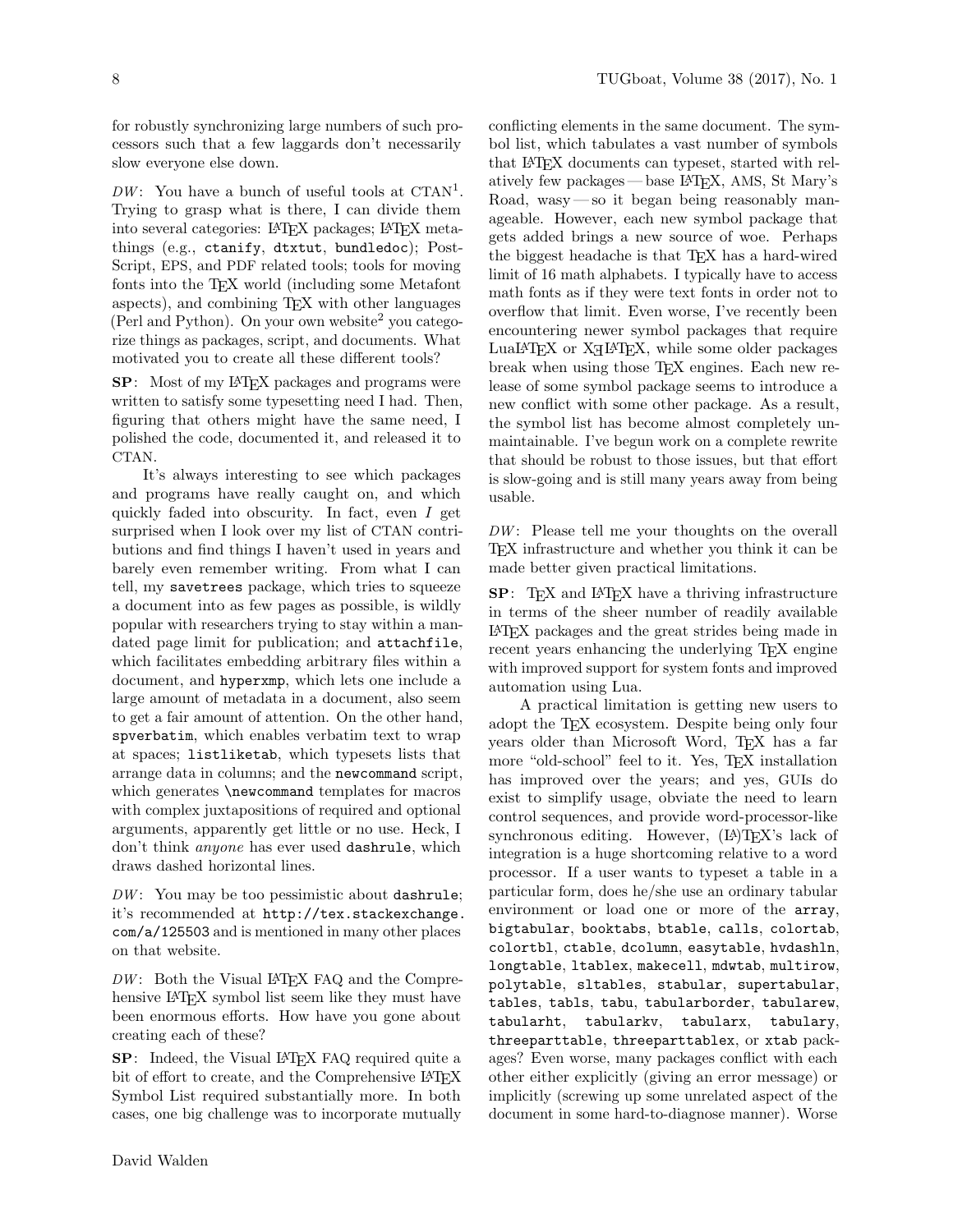still, the set of conflicts can change from version to version of any given package.

Another example of  $(L<sup>A</sup>)$ TEX's lack of integration relative to a word processor is that a word-processing document is stored in a single file that can easily be transmitted to colleagues. My bundledoc script helps with this on the LAT<sub>EX</sub> side by bundling together all the separate document files, style files, class files, graphics files, etc. into a single .tar or .zip file, but usage is still a bit clunkier than what an integrated tool can provide.

Word processors have been improving their typesetting quality, support for mathematics, support for international scripts, logical structure, and other features that have traditionally lain in TEX's wheelhouse. For most users, word processors are good enough tools for the jobs they have. I think the wrong approach is to try to turn  $(E)$ TEX into a word processor. It lacks the foothold of, say, Microsoft Word and is unlikely ever to become a dominant form of document interchange. Instead, (LA)TEX infrastructure enhancements should focus on the system's core strengths: ease of making global, structural changes to an entire document; ease of automation; and ready and convenient support for a variety of specialized typesetting requirements in areas such as linguistics, mathematics, and natural sciences.

 $DW:$  Given you've built various PostScript, EPS, and PDF tools (such as purifyeps), do you have thoughts on what might practically be done with (LA)TEX to make them more suitable for integrating with PDF et al.?

SP: I guess I don't have any grand vision for better integration of  $(L^{\Delta})$ TEX with the PDF world. That said, native support for PDF/A-1a generation and fully tagged PDF would be nice. The former guarantees a high degree of portability, and the latter facilitates reflowing text on a tablet and improves mechanical reading of a document to the vision-impaired.

 $DW:$  At the 2014 TUG annual conference in Portland, Mertz, Slough and Van Cleave presented a paper<sup>3</sup> that included a significant discussion of your bytefield package. Also, Mertz and Slough previously presented a lengthy discussion<sup>4</sup> of your PerlT<sub>EX</sub> system. I am interested in how you feel about other people describing your work and whether they interacted with you as they wrote their papers.

SP: I'm always eager for people to use my tools. It's wonderful to know that I helped someone get the typesetting they were looking for or automate some tedious task.

I was not contacted by the authors of the papers you cite above, but that's probably a good sign; it

says the authors were able to get bytefield and PerlTEX to work without extra help. For PerlTEX, which lets users write LATEX macros in Perl, that's especially encouraging. PerlTFX was extremely challenging to develop and is therefore likely to be a lot more fragile than a typical LAT<sub>EX</sub> tool. It requires a lot of TEX trickery to process what could be considered syntactically incorrect TEX but syntactically correct Perl from within TEX, and it takes a Computer Science-y distributed-systems-style protocol to implement correct, two-way communication between TEX and a Perl wrapper script given TEX's limited ability to communicate with the outside world in a safe (i.e., not-\write18) and portable manner. It's great that PerlT<sub>E</sub>X works fine for Mertz and Slough and that they were able to perform some interesting and creative tasks with it.

 $DW:$  Do you still see a role for PerlTFX with LuaTFX now available?

SP: Not so much. LuaTEX deeply integrates Lua with the TEX engine while PerlTEX is more loosely coupled. Consequently, there are things LuaTEX can do that PerlTEX can't (e.g., directly manipulating some of T<sub>EX</sub>'s internal representations). On the other hand, I find PerlTEX's \perlnewcommand and \perlnewenvironment macros very convenient. Perhaps I should write a package that provides the analogous \luanewcommand and \luanewenvironment macros . . . .

 $DW:$  You've also developed lots of other tools, such as those listed on your personal website (readers: see http://www.pakin.org/~scott/). Perhaps you also do not hesitate to build a new tool in the course of accomplishing your work at LANL<sup>5</sup>. Can you speak about tradeoff between (a) just doing what you have to do to accomplish some primary task, and (b) first building a tool to help you with the primary task and then applying it to accomplish the task?

SP: I write lots of tools, and I always learn something new when I do. It's always a good idea, though, to perform a task manually the first few times to determine what aspects are suitable for generalization and automation — and to convince yourself that the task is in fact something that gets performed sufficiently often as to warrant building a tool for it. I suppose the following are a good set of questions a tool-builder might ask himself before embarking on developing a new tool or, in the context of this discussion, a new IAT<sub>EX</sub> package:

• Is the task sufficiently common as to warrant building a tool for it?